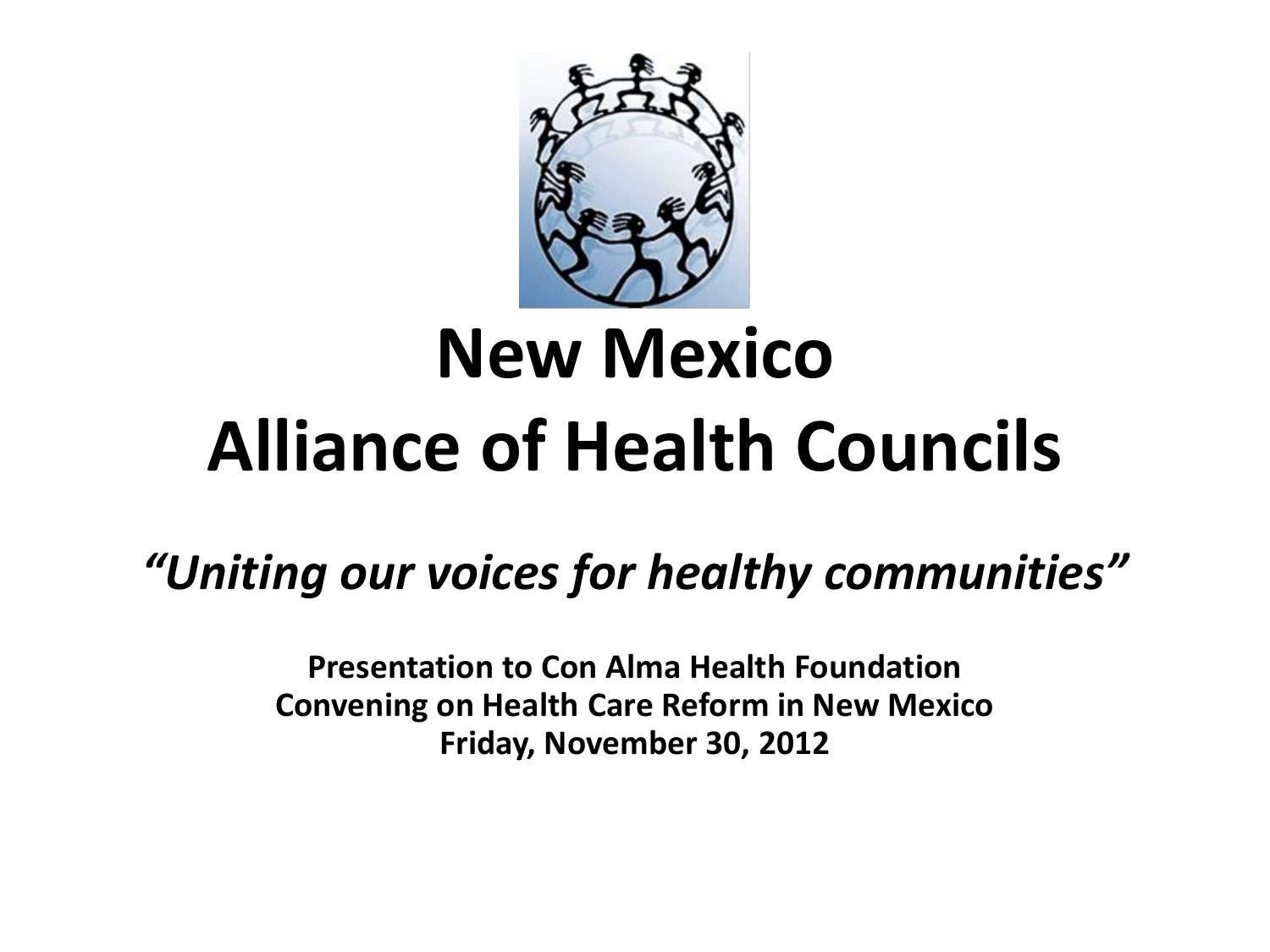# **A little bit of history…**

- 1991 Passage of Maternal Child Health Act
- 2004 Transition to Community Health Councils
- 2004 Tribal Health Councils added
- June 2010 Loss of NMDOH funding for all health councils
- September 2010 Statewide convening of all health councils sponsored by CAHF
- January 2011 NM Alliance of Health Councils (NMAHC) is re-established with interim Executive Committee
- August 2012 NMAHC joins with Kellogg-funded NM Health Equity Partnership
- September 2012 NMAHC strategic planning session confirms organizational structure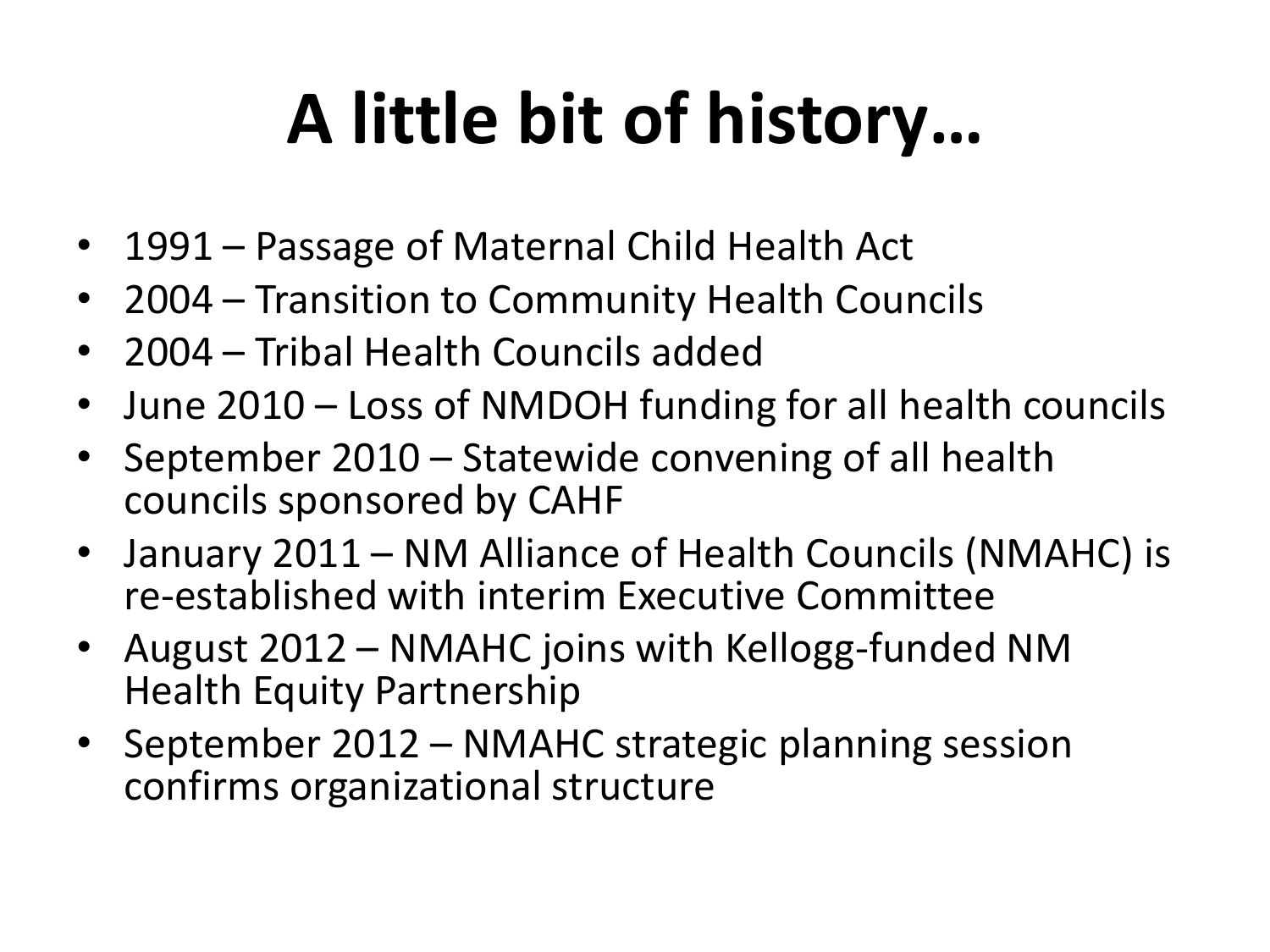# **Why Health Councils?**

- New Mexico has a centralized Department of Health – few local health departments
- Health Councils provide assessment, planning and coordination through a local lens
- Health Councils serve as part of the local public health infrastructure and address the social determinants of health that lead to disease and injury in the first place, going beyond just improving access to health care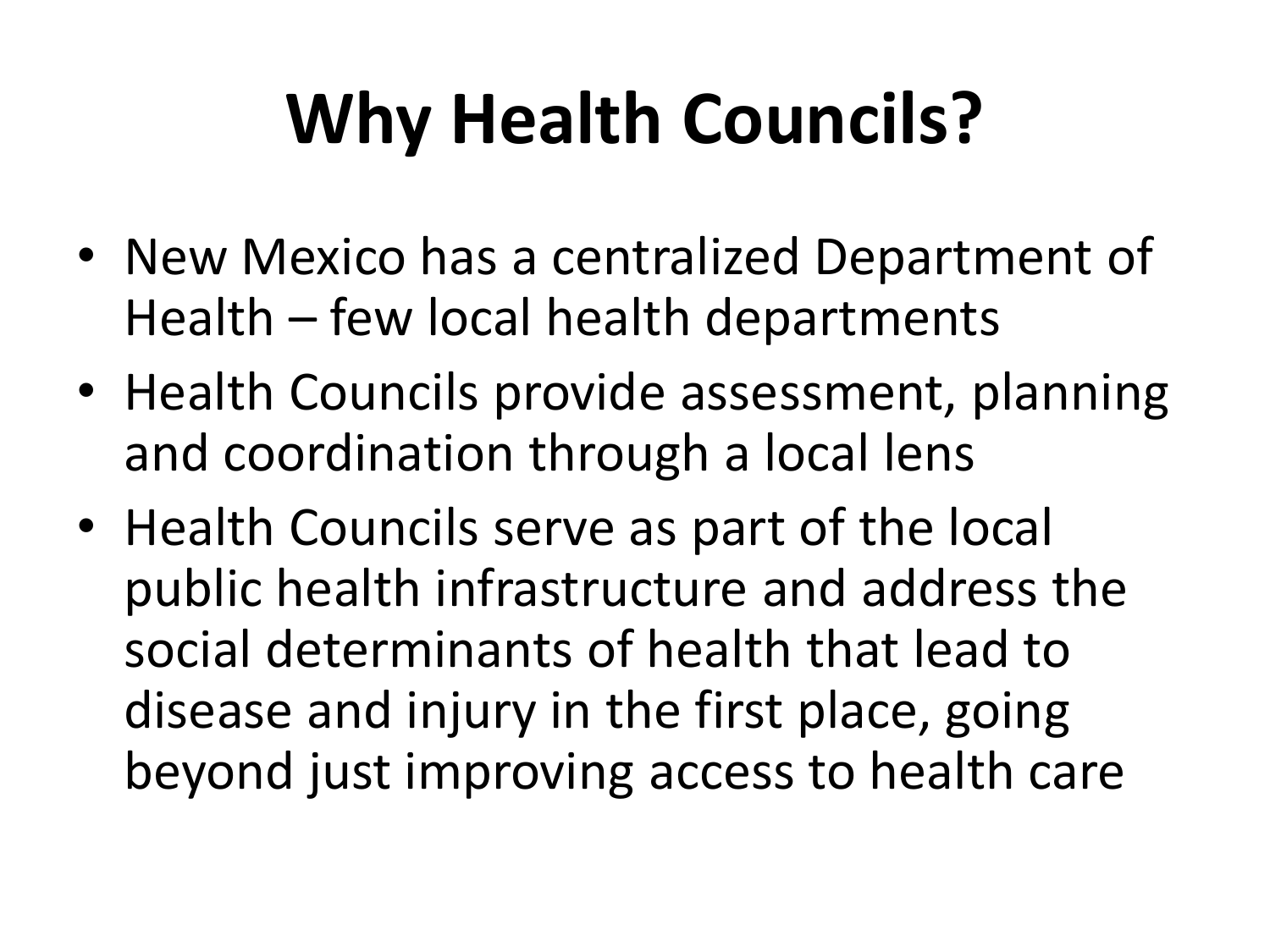# **Core Outcomes of Health Councils**

- Serving as a community hub for planning and information regarding health
- Developing community programs and initiatives
- Building networks and partnerships, usually around specific health priorities
- Attracting and leveraging funding in support of community health improvement
- Influencing policy, through building constituencies for policy change or directly influencing policy development and change
- Integration of services and reducing duplication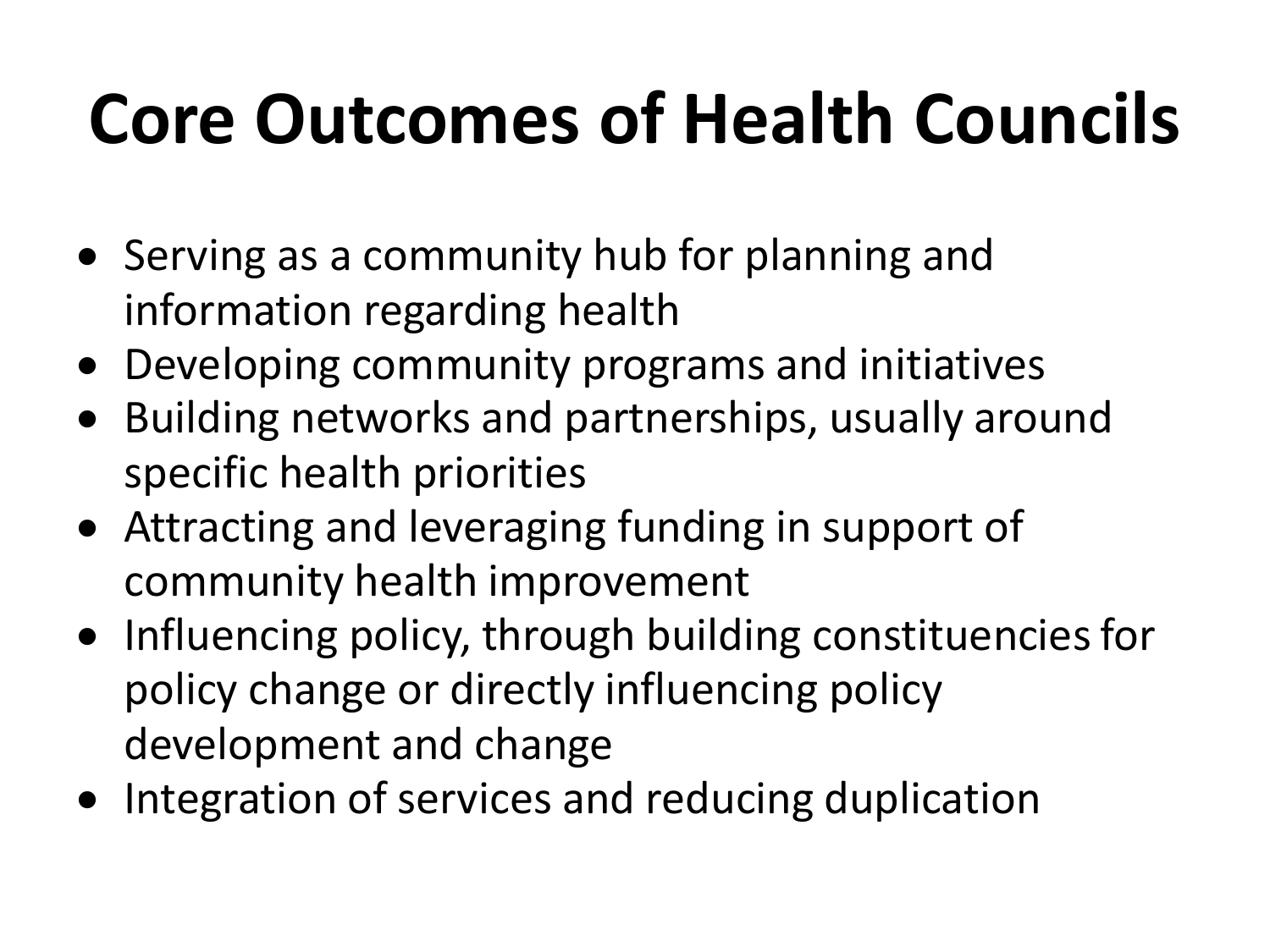## **Life after DOH…**

September 2010 convening sponsored by Con Alma Health Foundation identified:

- Need for a unified voice to define and promote the value of Health Councils
- Need for a unified voice to advocate for policies and funding that support community health and health equity
- Need for building capacity of all Health Councils and to strengthen communities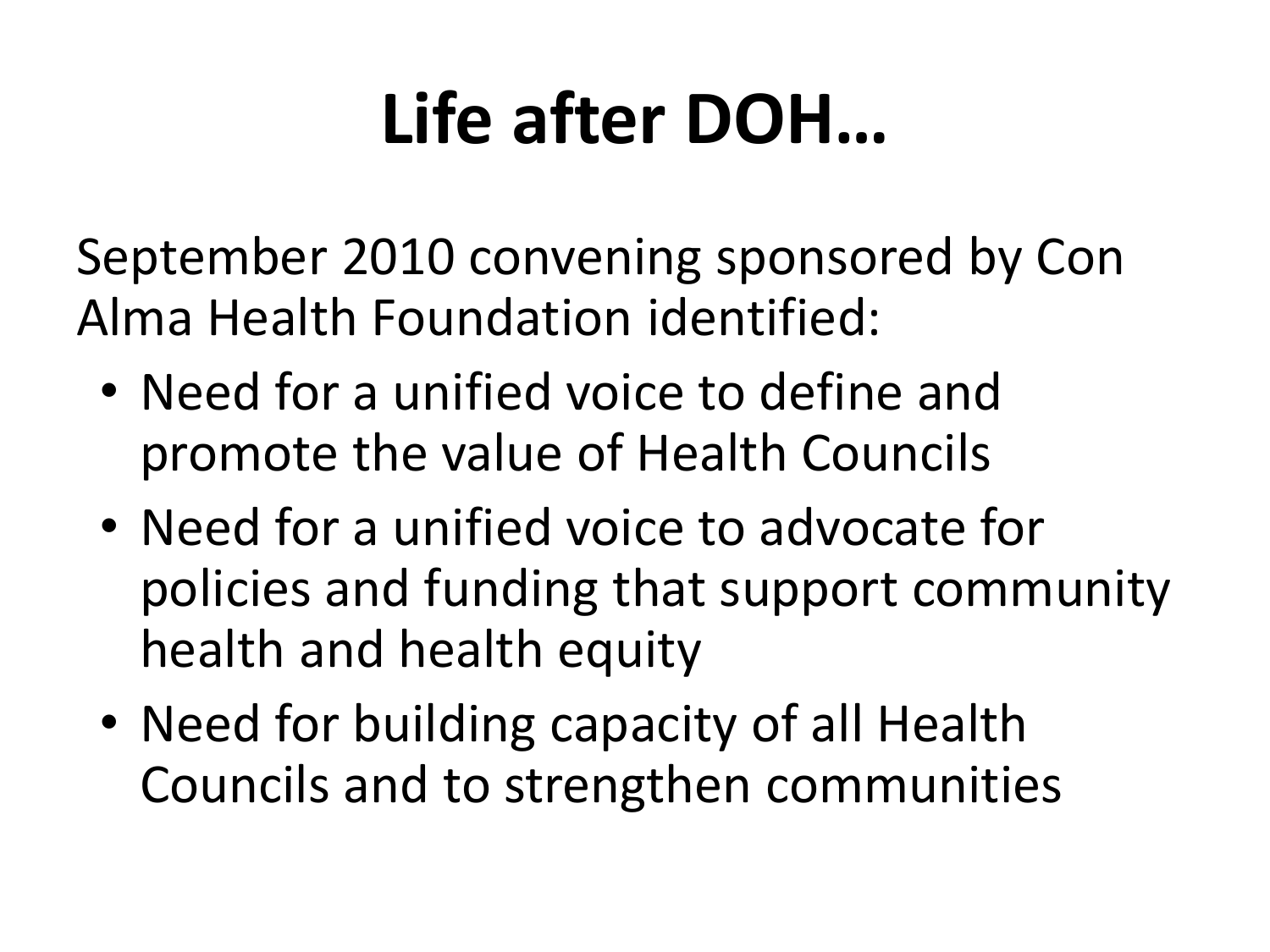

### **NMAHC today and tomorrow**

1 The **General Membership** consists of health councils, individuals and supporting organizations from throughout NM. 2 The **Steering Committee** is comprised of 1 representative from each health council, selected by whatever form that council chooses (volunteer, elected, 3 The **Executive Committee** as the

smaller operations group within the Steering Committee will include from 7 to 9 members.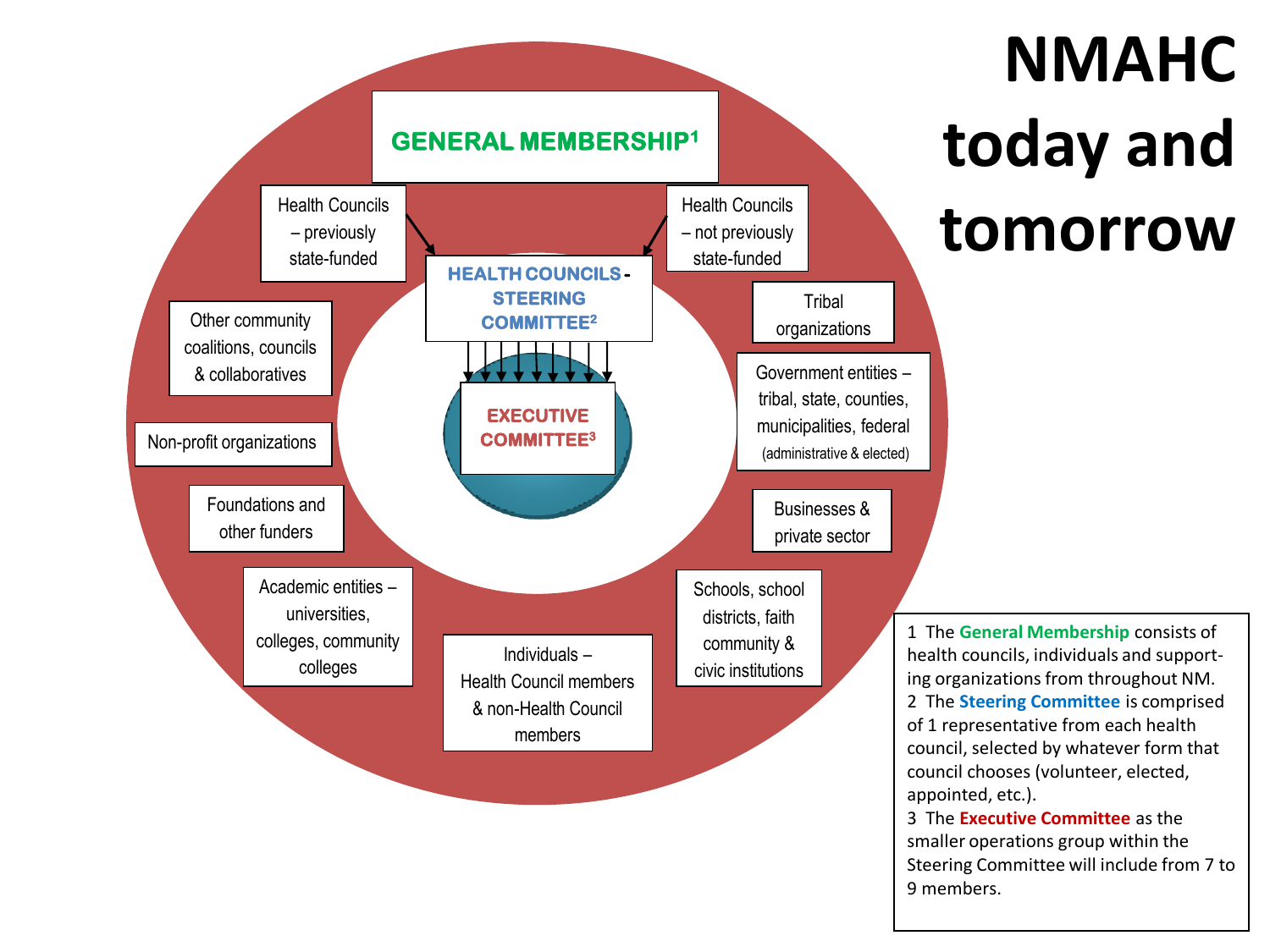## **What's next?**

#### **1 st stage**

#### *Building capacity*

- Propose legislation to restore partial DOH funding for Health Councils
- Work with Health Equity Partnership to increase capacity for health councils to address health equity issues
- Recruit new members to NMAHC
- Seek sustainable funding for NMAHC

#### *Unifying voice for value of Health Councils*

- Propose memorial to request a study on the cost and benefits of Health Councils
- Develop communications tools